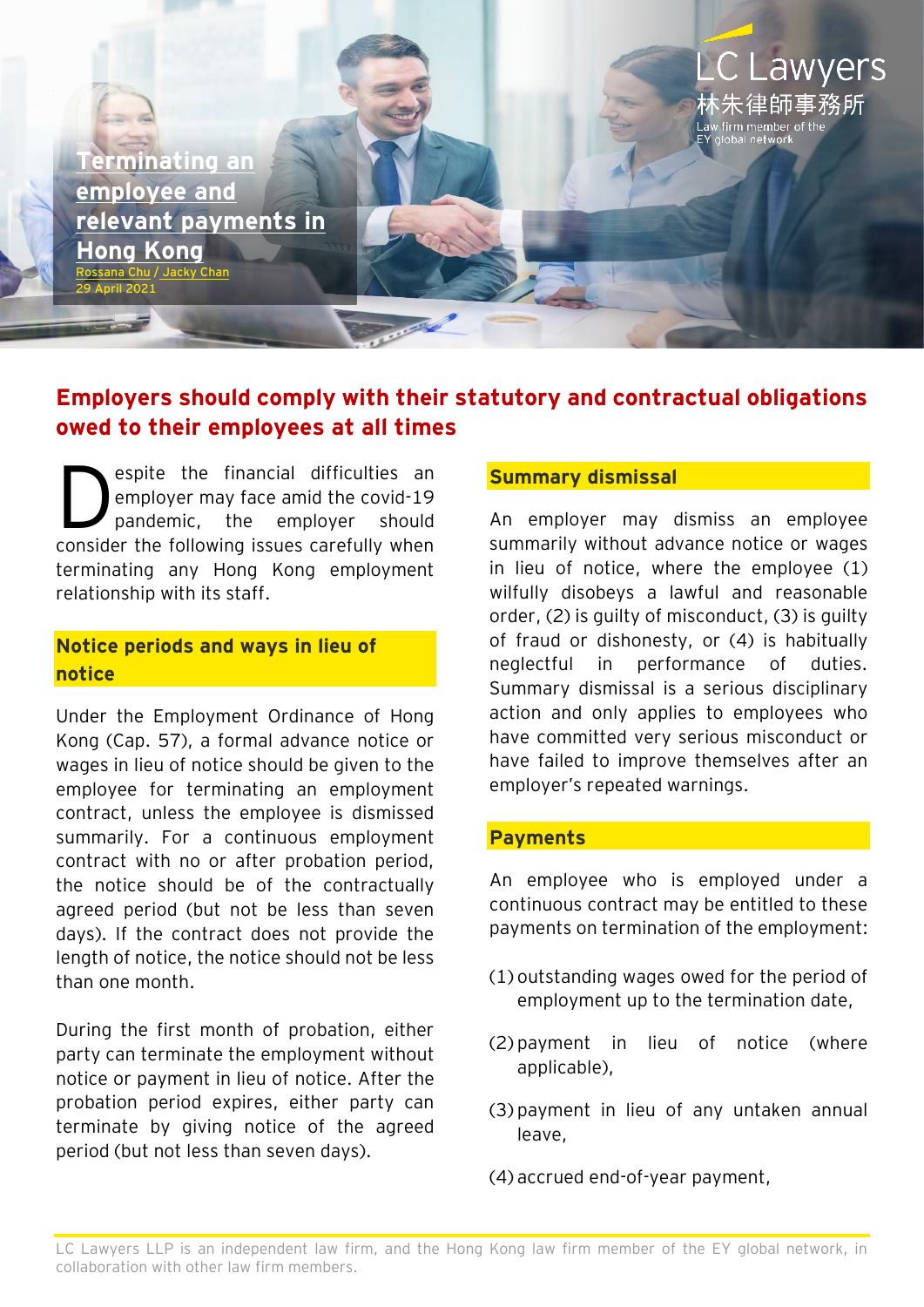- (5) long service payment or severance payment (where applicable), and
- (6) other payments under the employment contract. Employers who fail to pay termination payments when due are liable to prosecution and, upon conviction, to a fine of HK\$200,000 (US\$26,000) and imprisonment for one year.

#### **Severance payment**

An employee is entitled to a severance payment if he has been employed continuously for at least two years but is dismissed due to redundancy if (1) the employer closes or intends to close the business, (2) the employer has ceased, or intends to cease, the business in the place where the employee was employed, or (3) the business requirement for the employee to carry out work ceases or diminishes or is expected to cease or diminish.

Severance payment =  $2/3$  X the employee's last full month's salary (the employee may elect to use his average wages in the last 12 months for this calculation) or HK\$22,500 (whichever is lower) X number of years of service (a pro-rata amount for any incomplete year). The statutory cap of the severance payment for each employee is HK\$390,000. This formula applies to the calculation of both a severance payment and a long service payment. But no employee can receive both the long service payment and the severance payment.

The severance payment can be reduced by the total amount of gratuities paid to the employee based on length of service, or by the then current value of benefits accrued in respect of that employee in a Mandatory Provident Fund scheme or occupational retirement scheme, to the extent that those contributions are attributable to the employer over the same employment period. A severance payment is not payable if the employee unreasonably refuses a reemployment offer, has been dismissed summarily or for a reason other than redundancy.

#### **Long service payment**

This is payable to an employee who is dismissed after having been employed continuously for at least five years, resigns on grounds of old age after having reached 65 years of age, or having been certified by a medical practitioner as having become permanently unfit for the role for which the employee was employed. No long service payment is payable if the employee is entitled to a severance payment, unreasonably refuses a re-employment offer in certain cases, or is dismissed summarily.

#### **Protected employees**

The Employment Ordinance prohibits:

- (1) dismissal of a pregnant employee,
- (2) dismissal while the employee is on paid sick leave,
- (3) dismissal because an employee has given evidence/information in connection with the enforcement of labour legislation, industrial accidents or breach of work safety regulations,
- (4) dismissal for trade union membership/ activities; or
- (5) dismissal of an injured employee before the parties concerned have entered into an agreement for compensation or before the issue of a certificate of injury assessment.

#### Employee rights on insolvency

The Companies (Winding Up and Miscellaneous Provisions) Ordinance of Hong Kong (Cap. 32) provides that employees are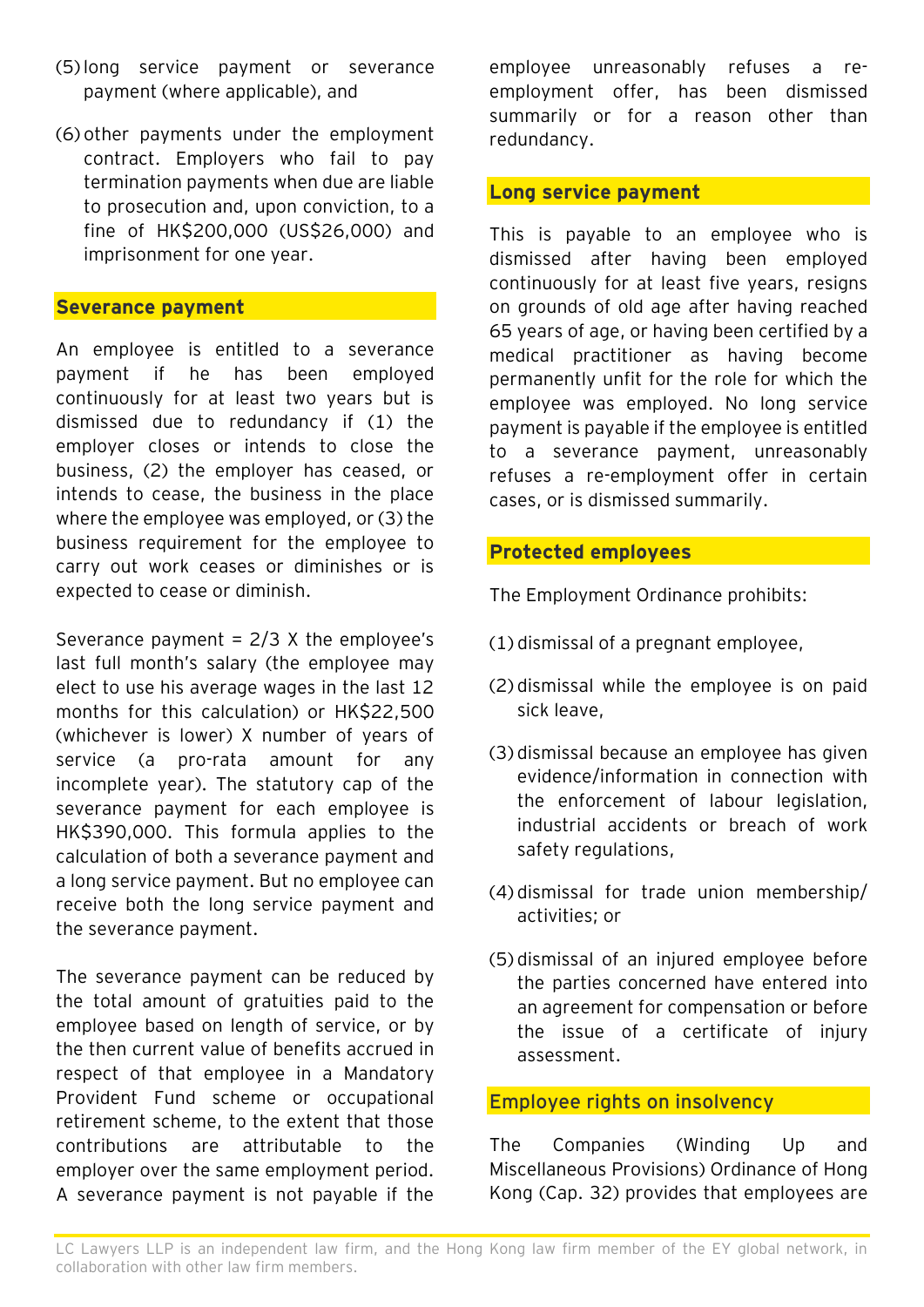entitled to payment out of the employer's assets in preference to other creditors in respect of wages, wages in lieu of notice, accrued holiday remunerations and severance payments.

### **Takeaway**

Employers should comply with their statutory and contractual obligations owed to their employees at all times.

LC Lawyers LLP is an independent law firm, and the Hong Kong law firm member of the EY global network, in collaboration with other law firm members.